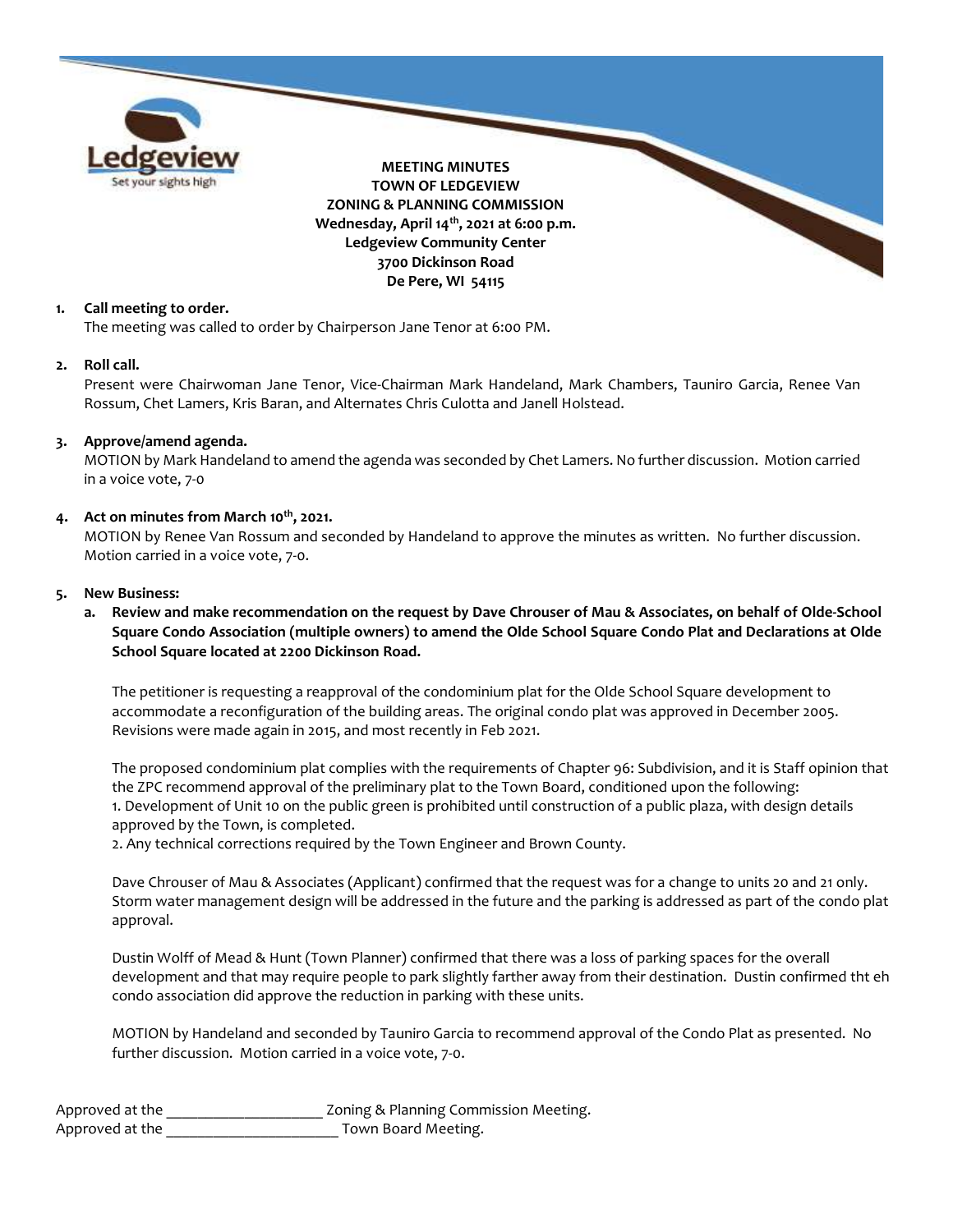# b. Review and make recommendation on the request by Wade Berger to rezone Lots 1 & 2 of the proposed land division of parcel D-490 from R-R Rural Residential to R-1 Residential.

The petitioner is requesting to rezone the parcels from R-R, Rural Residential District to R-1, Residential District for a future land division. This rezone accompanies a proposed two (2) lot CSM.

The Town recently urbanized the west end of Oak Ridge Circle with curb, gutter, and sidewalk. It is anticipated that more of Oak Ridge Circle will be urbanized in the future.

Based on an evaluation of the key "findings of fact" addressed above, staff recommend that the Plan Commission recommend approval to the Town Board for the following reasons:

1. The proposed rezoning from R-R to R-1 is consistent with the current zoning and development trends in the area.

2. The lands are suitable for low density single-family residential development served by public utilities.

3. The proposed zoning district conforms to the goals and the land use illustrated on the Future Land Use Map of the adopted Comprehensive Plan.

Dustin Wolff introduced the project and stated that the land division that is being proposed by the property owner is forcing the rezoning to occur.

MOTION by Handeland and seconded by Van Rossum to approve the rezone with conditions. No further discussion. Motion carried in a voice vote, 7-0.

# c. Review and make recommendation on the request by Steve Zeitler, on behalf of Wade Berger (property owner) for a proposed land division of parcel D-490, 2500 Oak Ridge Circle, creating two lots.

The petitioner is requesting the approval of a CSM to the subdivide the existing 1.7-acre parcel into two lots. Lot 1will be ~39,500 SF, and Lot 2 will be ~32,380 SF in size—generally about ¾-acre. The land is currently zoned R-R, Rural Residential, but a rezone petition from R-R to R-1 accompanies the CSM.

It is staff's recommendation that the ZPC recommend approval of the CSM to the Board at this time, conditioned upon: 1. Approval of the rezone petition for parcel D-490.

2. Revise the CSM to straighten the proposed lot line between Lot 1 and Lot 2 as required by Section 96-10(S).

3. Revise the CSM to illustrate a 35' building setback from Oak Ridge Circle.

4. Modify the existing drive to comply with the required 5-foot setback from the new side lot line prior to Town signature of the CSM.

5. Raze or move the accessory structure prior to Town signature of the CSM.

6. Revise the signature page to list Charlotte Nagel, Town Clerk.

7. Any technical corrections required by the Town Engineer or Brown County prior to Town signatures.

Wade Berger (owner) provided background information related to his requests.

MOTION by Chet Lamers and seconded by Handeland to recommend approval with conditions. No further discussion. Motion carried in a voice vote, 7-0.

## d. Review and make recommendation on the request by Garritt Bader for a Building, Site, and Operations Plan Application on parcel D-1601 through D-1622 located at 2200 Dickinson Road for a new office/residential building.

In December 2020, the ZPC reviewed this two-story mixed use commercial and apartment building along Dickinson Road within Olde School Square (OSS). The development contains two ground floor commercial units to go along 7 residential units–-one ground floor unit and 7 second floor units. It also provides a ground floor parking garage for residents, retaining surface parking around the square in OSS and eliminating the previously proposed individual garage parking arrangement and suburban façade. The proposal also adds mass to the second story, giving the building a more urban and commercial look consistent with other structures in OSS.

| Approved at the | Zoning & Planning Commission Meeting. |
|-----------------|---------------------------------------|
| Approved at the | Town Board Meeting.                   |